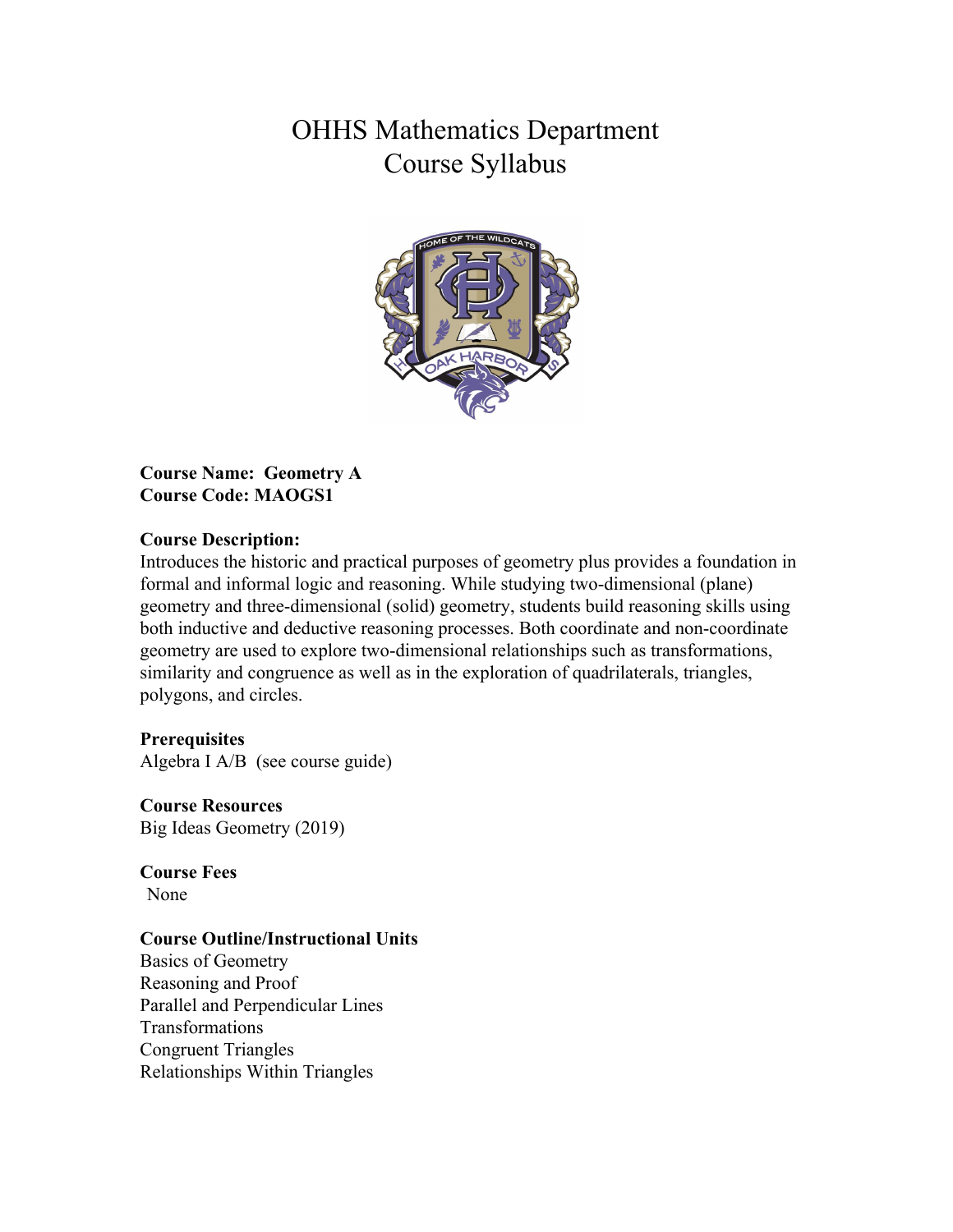#### **Major Assessments**

Major Assessments will include some mid-chapter quizzes and end of unit exams for each unit of study. Additionally, students will be given End of Trimester exams over topics from the entire trimester.

## **Extra Help**

Teachers will provide information regarding tutoring in classroom procedures. Students are encouraged to take advantage of tutoring opportunities and assistance will be offered in class.

# **RE-DO POLICY:**

OHHS is an effort based school where we believe all students can learn. We also know that students learn at different rates. Thus, we are implementing a re-do policy that recognizes the needs of individual learners.

- $\bullet$  100% Re-do
	- o Assessments (with exception of the Final Trimester exam)
	- o Homework/classwork is seen as work advancing a student towards mastery and is used as a *formative* assessment and is graded *primarily* for completion. Individual plans may be made for students who struggle with length of assignments. Assignments may be turned in for full credit during the current unit of study.
- Assessments: Teachers will
	- o Allow students to complete brief supportive assignments/practice (or study guide) to assist them in attaining mastery in either the complete assessment or areas of an assessment on which they were deficient to be completed either after school, outside of school or in the classroom depending upon availability time of the student and teacher
	- o Once the student has been given the opportunity to work on skills needed for mastery; students will be given the opportunity to retake parts or the entirety of the assessment for full credit with a general two week timeline to complete once the original assessment is scored. Dates of availability to obtain this opportunity will be provided (flexibility will be provided to meet student and teacher schedules). Students who miss those opportunities waive their rights to redo the exam.
	- o Once the deadline has passed students will be given the higher of the two grades on the Assessment or Redo for up to 100% (this could include a 0% on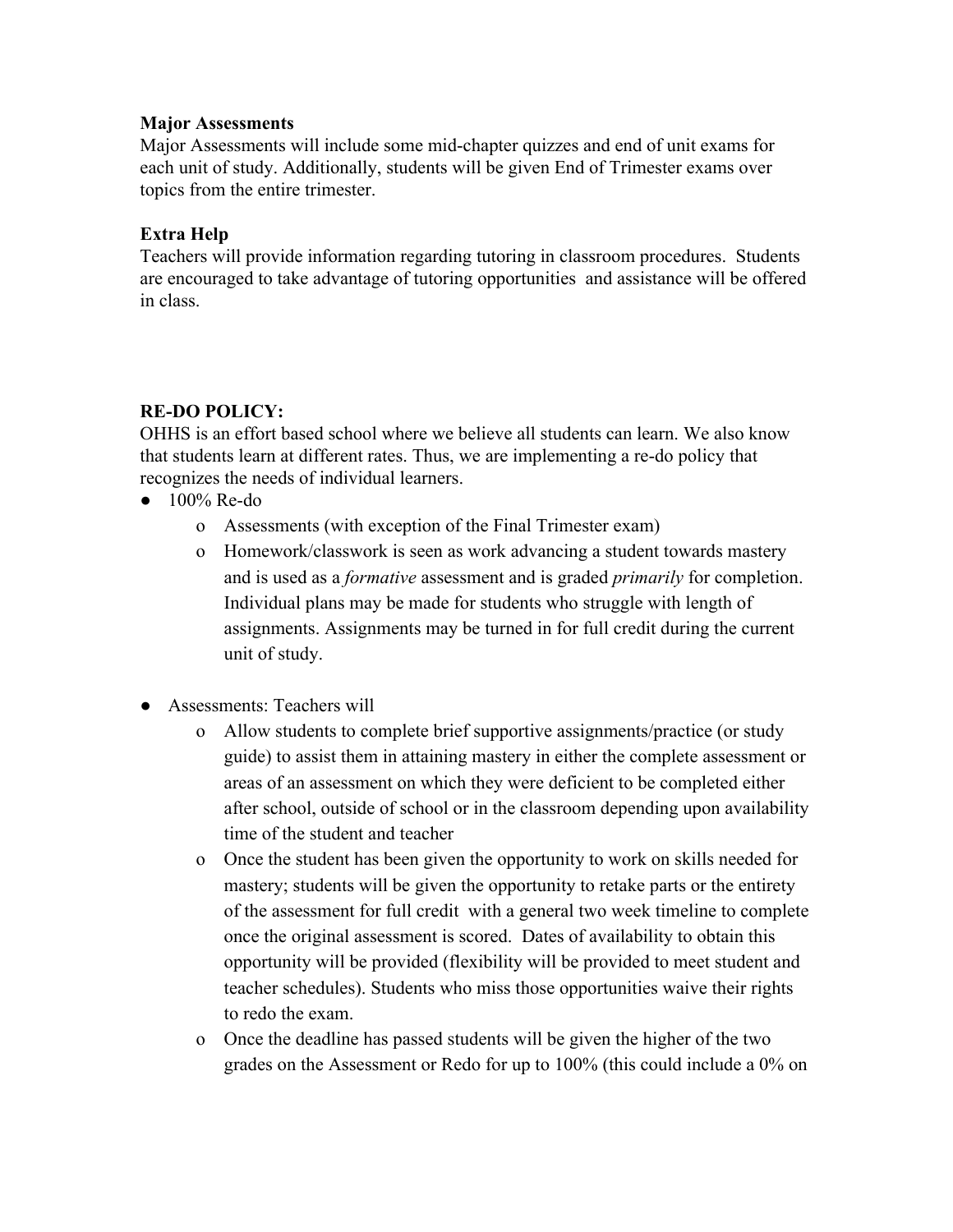the assessment) Extenuating circumstances such as illness can allow the teacher to extend the deadline.

# **Weighted Categories**

Set department categories and weighting

| Category            | <b>Percentage of Overall Grade</b> |
|---------------------|------------------------------------|
| Classwork/homework  | 10%                                |
| Assessments/quizzes | 75%                                |
| Final               | 15%                                |

# **Grading Scale:**

| <b>Regular Scale</b> |                  |
|----------------------|------------------|
| <b>Letter Grade</b>  | Percentage       |
| $\mathbf{A}$         | 93% and Above    |
| $A -$                | 90%-92.99%       |
| $B+$                 | 87%-89.99%       |
| B                    | 83%-86.99%       |
| $B-$                 | 80-82.99%        |
| $C+$                 | 77%-79.99%       |
| $\mathbf C$          | 73-76.99%        |
| $C-$                 | 70-72.99%        |
| $D+$                 | 67%-69.99%       |
| D                    | 60%-66.99%       |
| $\mathbf{F}$         | 59.99% and Below |

# **OHHS PLAGIARISM POLICY:**

Any student, who knowingly turns in any work that has been done by someone other than himself or herself, and fraudulently represents it as his/her own, shall be considered to